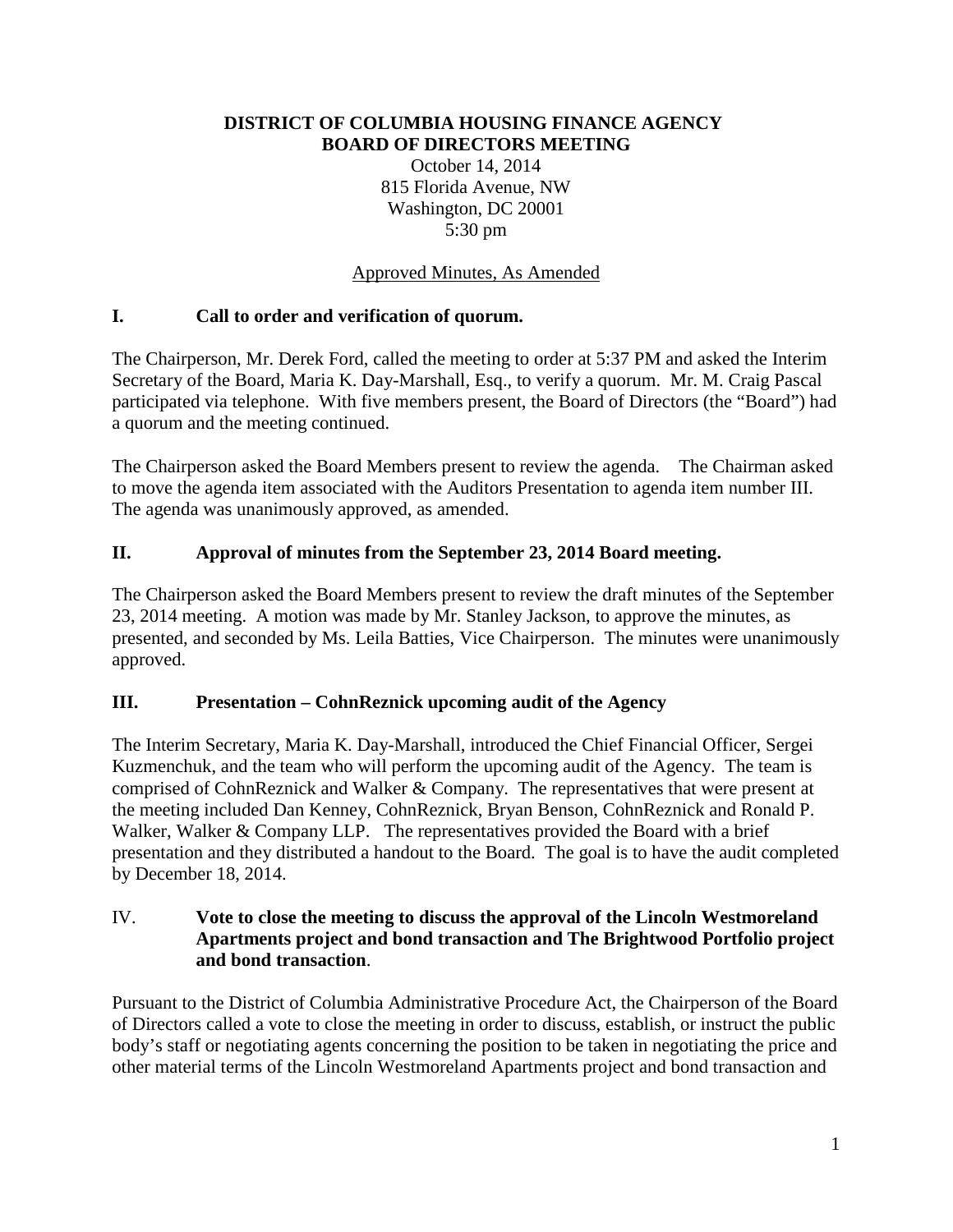The Brightwood Portfolio project and bond transaction. An open meeting would adversely affect the bargaining position or negotiation strategy of the public body. (D.C. Code  $\S2-575(b)(2)$ ).

A motion to approve the transaction was made by Ms. Batties, Vice Chairperson, and seconded by Mr. Jackson. The motion was approved by voice vote.

# **V. Re-open meeting.**

The Chairperson reopened the meeting at 6:32 PM.

## **VI. Consideration of DCHFA Final Bond Resolution No. 2014-15 for Lincoln Westmoreland Apartments.**

Ms. Day-Marshall, Interim Secretary to the Board, introduced the resolution to the Board for their consideration. Ms. Day-Marshall then introduced Mr. Anthony Waddell to present the matter to the Board. Mr. Anthony Waddell then asked that Mr. Ed Pauls, the Senior Development Officer on the transaction, present the matter to the Board. The development team present included Robert Agus, Robert Agus Development Company, Dahn Warner, Key Urban, LLC, Alicia Terry, Kutak Rock LLP, David Lu, Kutak Rock LLP, and Theodosia Robinson, Lincoln Westmoreland Tenants' Association.

The principal developer of the project is the Lincoln Westmoreland Housing, Inc. The project consists of the rehabilitation of an existing 108-unit building, including the creation of two new units on the ground floor, for a total of 110 units. Three commercial spaces currently occupy the ground floor of the building. The project has a total development cost of \$30.9 million, which will be partially financed by \$15 million in tax-exempt bonds and \$6.9 million of 4% Low Income Housing Tax Credit (LIHTC) equity.

The bedroom mix is as follows; eight studio units, 32 one-bedroom units, 62 two-bedrooms and eight three-bedroom units for a total of 110 units. All of the units will meet the 40 percent at 60 percent of Area Median Income (AMI) test for both tax-exempt bonds and housing tax credits.

This project is being rehabilitated in conjunction with the development of Channing Phillips; a new 56-unit building that will be built adjacent to the Lincoln Westmoreland building. It is expected that the Channing Phillips project will come before the Board of Directors for the final bond consideration in approximately 6-8 weeks.

The construction period is seven to eight months and the project should be completed by the summer of 2015. The Channing Phillips building will likely be completed approximately one year later.

Questions asked by the Board of Directors included the following:

• Please discuss the services at the property. The development team responded that the tenants' association is involved with suggesting and arranging the services provided at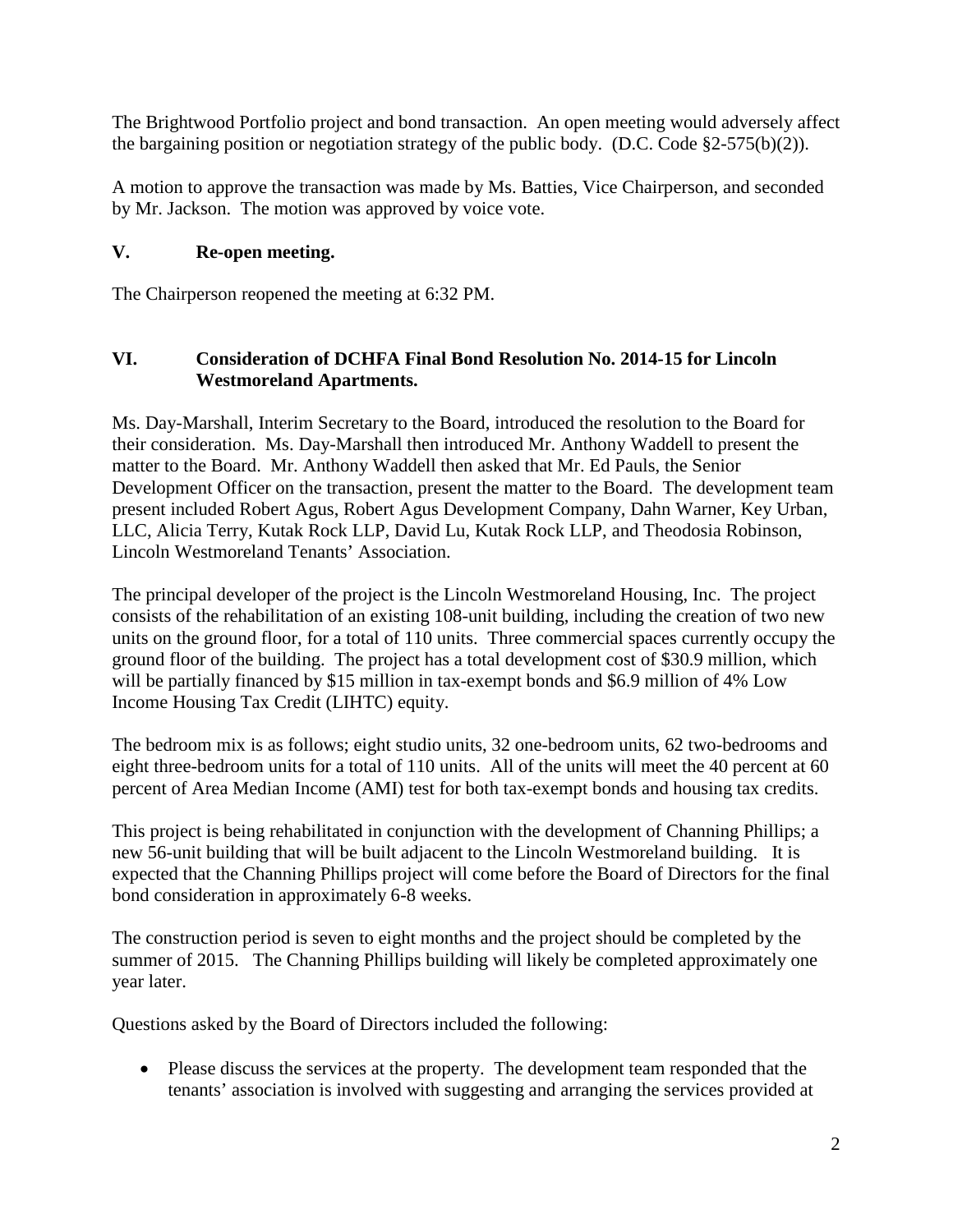the property. The activities range from after-school programs, to dancing classes, to events for the seniors. In addition, there is a healthy snacks project and the residents can attend field trips from time to time. Finally, there are two food programs where food is provided to families that may need the assistance.

- Will the new building be built as a matter of right or will you be seeking variances? The development team responded that they have already received the Board of Zoning Adjustments (BZA) approval to subdivide the property, and so there are two smaller parcels instead of one large parcel. BZA granted variances for parking, loading zone size and for subdividing the lot.
- Will you be changing the building materials on the existing building? The development team responded yes. The existing building will receive a few aesthetic flourishes and some color will be added to the façade. The changes to the façade of the existing building will help the two buildings (existing and new) complement one another upon completion.
- Please explain why the tax credit equity raise is lower per dollar than for other 100% affordable projects. Mr. Pauls explained that the primary reason for the "lower raise up" is due to the speed of the renovations and because the housing tax credit equity will be provided during construction or soon thereafter.
- Please discuss the tenant relocation activities. The development team stated that the tenants will need to be out of their homes during the daytime hours and not overnight. 26 units will be renovated at one time. Boxes and support services to aid in the tenants move with larger items will be provided. Breakfast and boxed lunches will be provided in the common areas for the tenants while their units are being renovated.

A motion to approve the transaction was made by Ms. Batties, Vice Chairperson, and seconded by Mr. Lowery, Jr. The Interim Secretary called the roll, and the motion carried with 5 votes in the affirmative.

### **VII. Consideration of DCHFA Final Bond Resolution No. 2014-16 for The Brightwood Portfolio.**

Ms. Day-Marshall, Interim Secretary to the Board, introduced the resolution to the Board for their consideration. Ms. Day-Marshall then introduced Mr. Anthony Waddell to present the matter to the Board. Mr. Anthony Waddell then asked that Ms. Patience Dean, the Development Analyst on the transaction to present the matter to the Board. The development team present included Patrick Harper, The Hampstead Companies, Raymond Nix, Nix Development Company, and Leon Wells, Concord Apartments Tenants' Association.

The project consists of the acquisition and rehabilitation of a scattered site of four three-story buildings located in the Brightwood neighborhood of Washington, D.C. The principal developer of the project is Hampstead Brightwood Partners, LP, which is controlled by the Hampstead Group and Nix Development Company.

The building will consists of 140 units, and the bedroom mix is as follows: twenty-four efficiency units, 95 one-bedroom units and 21 two-bedroom units for a total of 140 units. The total development costs of approximately \$26.7 million will be financed using proceeds from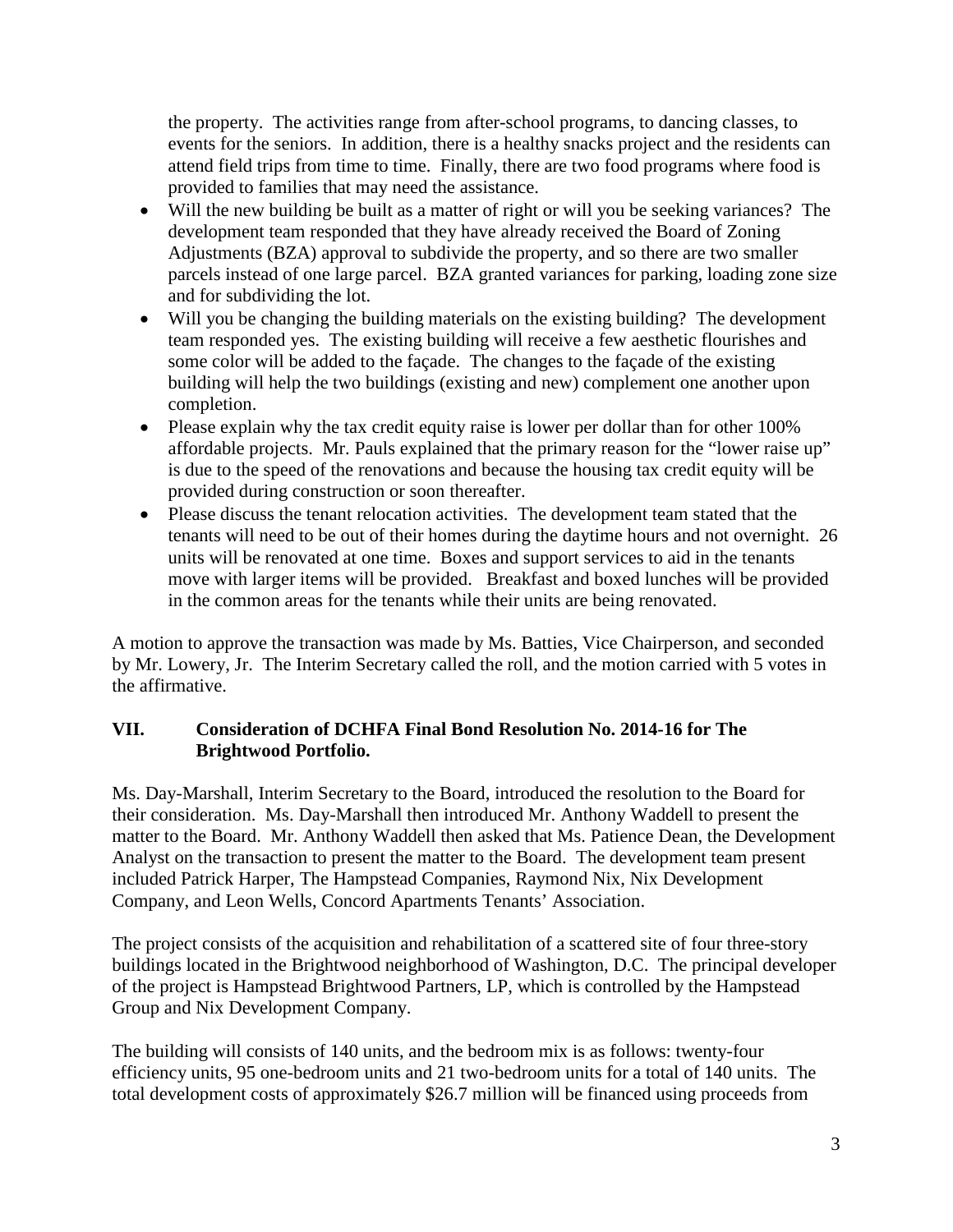tax-exempt short and long-term bonds, low income housing tax credits and historic tax credit proceeds, and syndication proceeds. An acquisition loan from the Department of Housing and Community Development, project operating income, District Department of Energy tax credits and subsidies and deferred developer fee will also finance the development of the project.

Ninety percent of the units will be affordable to those earning less than 60 percent of the area medium income and the transaction is targeted to close in the later part of 2014 or in the early part of 2015.

Questions asked by the Board of Directors included the following:

- Have you talked with the other two tenants' associations? The development team responded that they have been working with all three tenants' associations and that while only one tenant association representative was present, the other tenants' associations support the project. The development team responded that they try to meet with the tenants' associations every six to seven weeks. Each of the tenant's associations has a separate relationship with the developer.
- When do you want to close on this transaction? The development team stated that they would like to close on the project's financing by the end of the calendar year.
- How long is the construction period? The development team responded that the construction period is expected to last one year, with four months for stabilization.
- Has the construction company, Nastos, performed a lot of work in DC? The development team responded that Nastos has worked on many DC government office or commercial projects. Nastos is located in Ward 7, near Kenilworth Gardens. Nastos also worked on R Street Apartments, a project that was financed by the DCHFA.
- What was the basis for the buildings being granted historic status? The development team responded that the historic status was granted because of the year the buildings were built and their historical context in the Brightwood community. The buildings were built in 1937 and1939.
- How far apart are the buildings from each other? The buildings are located about a half of a mile from each other.
- Is the agreement with each tenant's association the same in terms of the right to recapture at the end of 15 years? The development team responded yes.
- Discuss how the services will be provided. The development team responded that some services will be centralized and others will be provided at each site. Services may include adult financial literacy and budgeting, language classes, computer training, after school programs and tutoring.

The Board of Directors requested that principal members of the development team and representatives from all three tenants' associations be represented when the Board considers the Final Bond Resolution. If principal members of the development team and the three tenants' associations are not present, the project may not be approved for financing.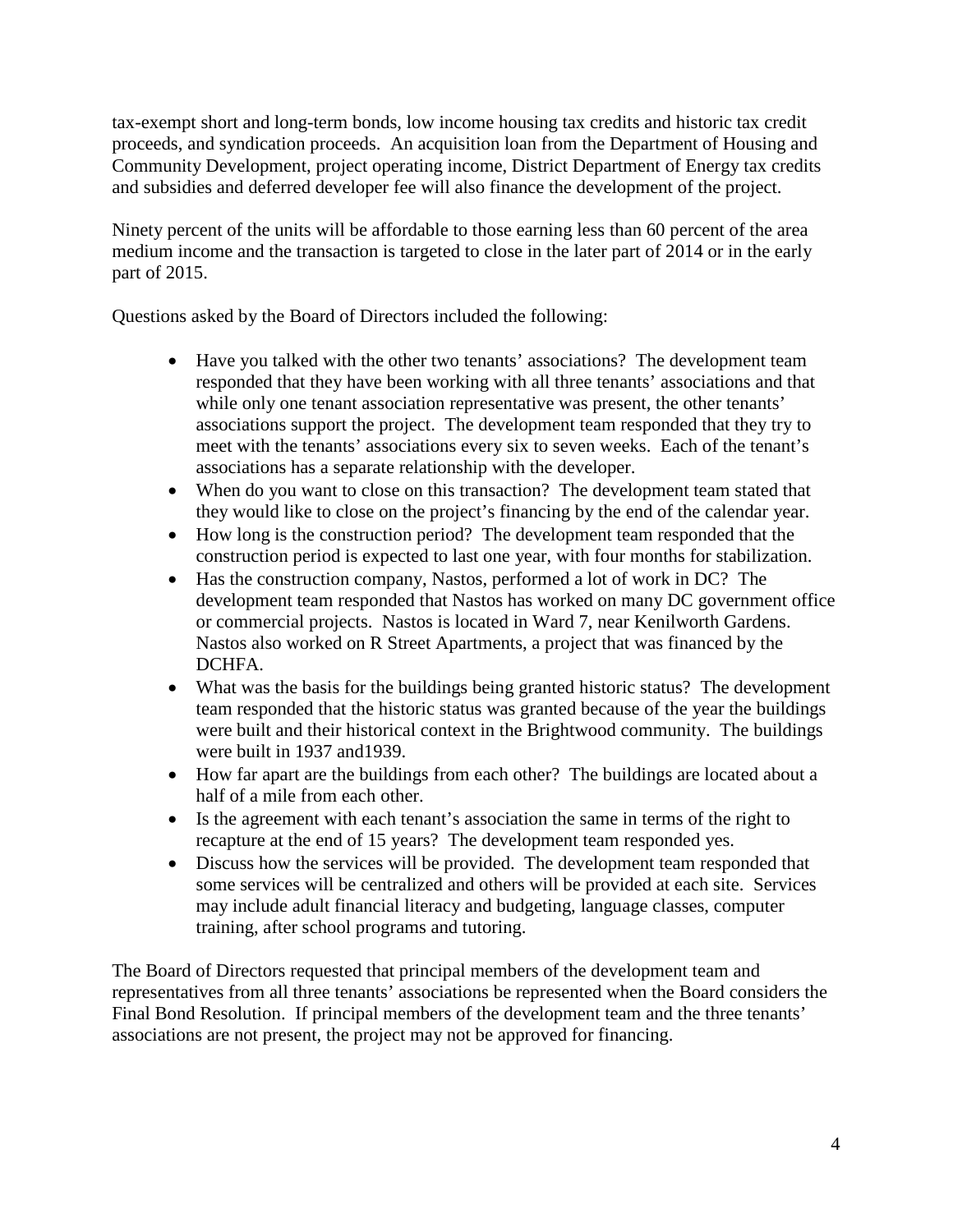A motion to approve the transaction was made by Mr. Lowery, Jr. and seconded by Ms. Batties, Vice Chairperson. The Interim Secretary called the roll, and the motion carried with 5 votes in the affirmative.

### **VIII. Consideration of DCHFA Resolution No. 2014-09(G) Ratifying the Purchase and Sale of Parkway Overlook Apartments East and West.**

The Interim Secretary read the DCHFA Resolution No. 2014-09(G) Ratifying the Purchase and Sale of Parkway Overlook Apartments East and West into the record.

The DCHFA transferred title to the property on September 30, 2014 to the DC Housing Authority. Per the Purchase and Sale Agreement, the DC Housing Authority agreed to provide a redevelopment plan to the DCHFA in six months. The property will no longer be a liability for the DCHFA. A motion to approve the resolution was made by Ms. Batties, Vice Chairperson, and seconded by Mr. Jackson. The Interim Secretary called the roll, and the motion carried with 5 votes in the affirmative.

# **IX. Interim Executive Director's Report.**

- Financial Disclosure Statements On July 28, 2014, an amendment to the law was made to require certain DCHFA employees to submit confidential financial disclosure statements. The confidential financial disclosure statements are prepared for the calendar year, after the year has expired. For the year 2014, the confidential financial disclosure statements are due no later than May  $15<sup>th</sup>$  of next year. Per the amendment, the confidential financial disclosure statements are submitted to the Executive Director and not to the Board of Ethics and Government Accountability (BEGA). If the Executive Director identifies a problem with the statement, he or she then refers it to BEGA for further action.
- Management Training The Senior Staff and other managers attended a day long management training at the end of September. A consultant was hired to train the team.
- NCSHA Annual Conference The NCSHA conference will be held from October 18-21, 2014 in Boston, MA.
- First Board Meeting in November Thursday, November 13, 2014 at 5:30 PM.
- RFP For Real Estate Advisory Services The proposals were provided to the Board Members in their Board packages. The Board of Directors will review the proposals and score them based upon the scoring sheet at the November 13, 2014 meeting.

# **X. Other Business.**

• Fraud Hotline – DCHFA team worked with Thorn Pozen and Jeff Lorocca to finalize the protocol and policies associated with the Fraud Hotline.